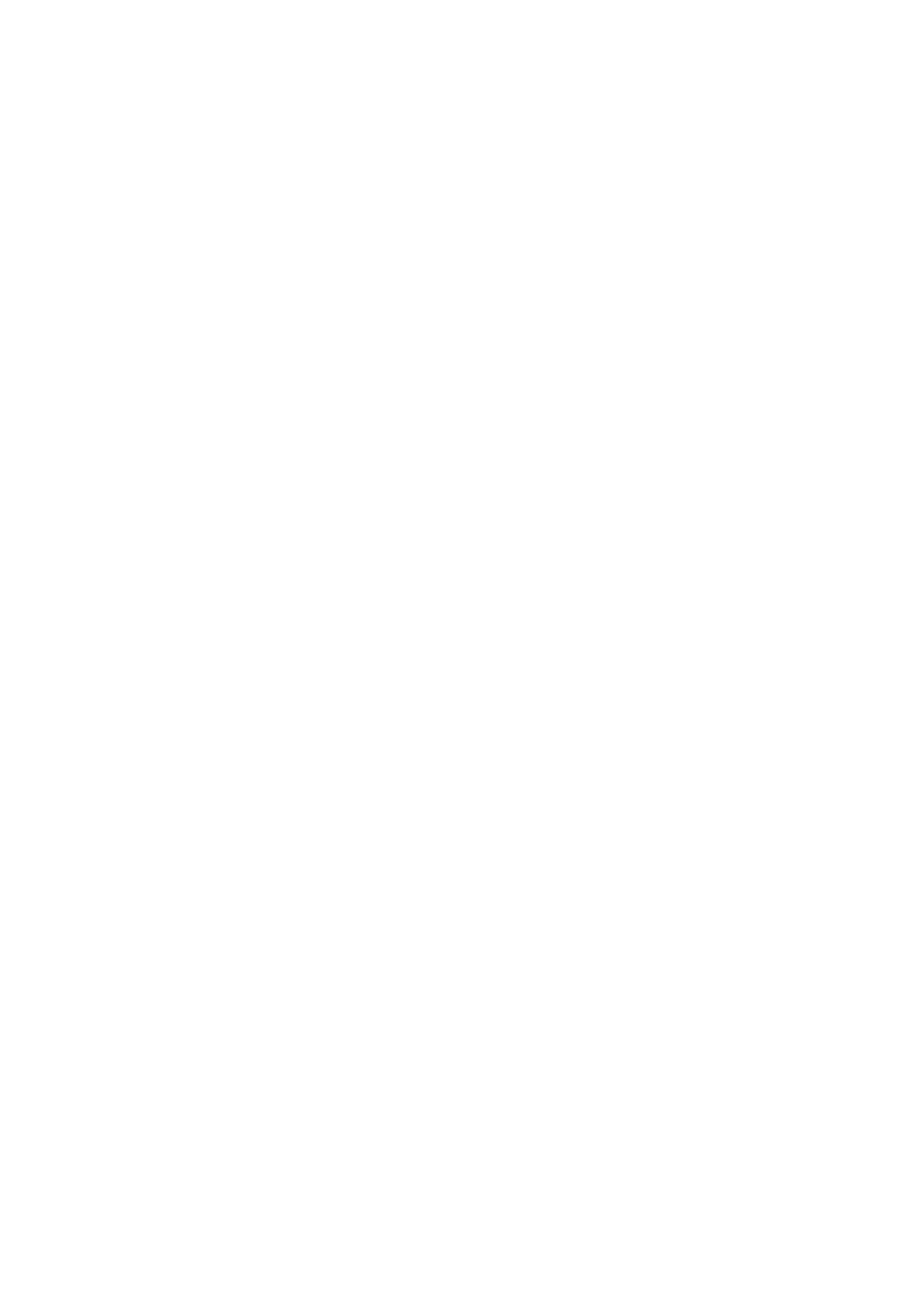## **Appendix**

### **Proposed process and practical arrangements for the hearing, election and appointment of the Director-General**

## *1. Hearing (31 October 2016)*

#### Admission to the sitting

- 1. In accordance with paragraph 12 of the *Rules governing the appointment of the Director-General*, <sup>2</sup> hearings shall be conducted with the candidate at a private sitting of the Governing Body held prior to the election.
- 2. In order to ensure that access to the Governing Body Room is restricted to Governing Body members and authorized persons, special badges will be distributed as follows:

#### *Green badges – Governing Body members*

- Two badges per Government regular and deputy member of the Governing Body.
- One badge per Employer regular and deputy member of the Governing Body.
- One badge per Worker regular and deputy member of the Governing Body.
- One badge per spokesperson of the regional groups: Africa; Americas; Asia and the Pacific; Europe.

#### *Orange badges – Groups' secretariats and other members of Governing Body delegations*

- One badge per Governing Body regular and deputy member (seating in the back of the Governing Body Room).
- Two badges each of the Workers' and Employers' group secretariats.

#### *Red badges – Secretariat staff servicing the hearing*

#### *Blue badges – Interpreters and cabin operators*

- 3. Member States that are not members of the Governing Body will be able to follow the hearing from Room II by video link. One purple badge will be given per member State non-Governing Body member wishing to view the hearing. Where the delegation is led by a Minister or Secretary of State, an additional badge will be given. Depending on the number of requests to follow the hearing in Room II, additional badges may be distributed.
- 4. Badges will be distributed between 8 a.m. and 10.30 a.m. on the day of the hearing at the Governing Body Registration Desk (R3 South). They can also be collected on Thursday, 27 October and Friday, 28 October, from 8.30 a.m. to 5.30 p.m. at Office M2-85, telephone: 022 799 6501 or 022 799 6766.
- 5. Badges for the Employer and Worker Governing Body members will be provided to the group secretariats for distribution.

<sup>&</sup>lt;sup>2</sup> See Annex III of the Compendium of rules applicable to the Governing Body (March 2016): [http://www.ilo.org/wcmsp5/groups/public/---dgreports/---jur/documents/genericdocument/wcms\\_](http://www.ilo.org/wcmsp5/groups/public/---dgreports/---jur/documents/genericdocument/wcms_429625.pdf) [429625.pdf.](http://www.ilo.org/wcmsp5/groups/public/---dgreports/---jur/documents/genericdocument/wcms_429625.pdf)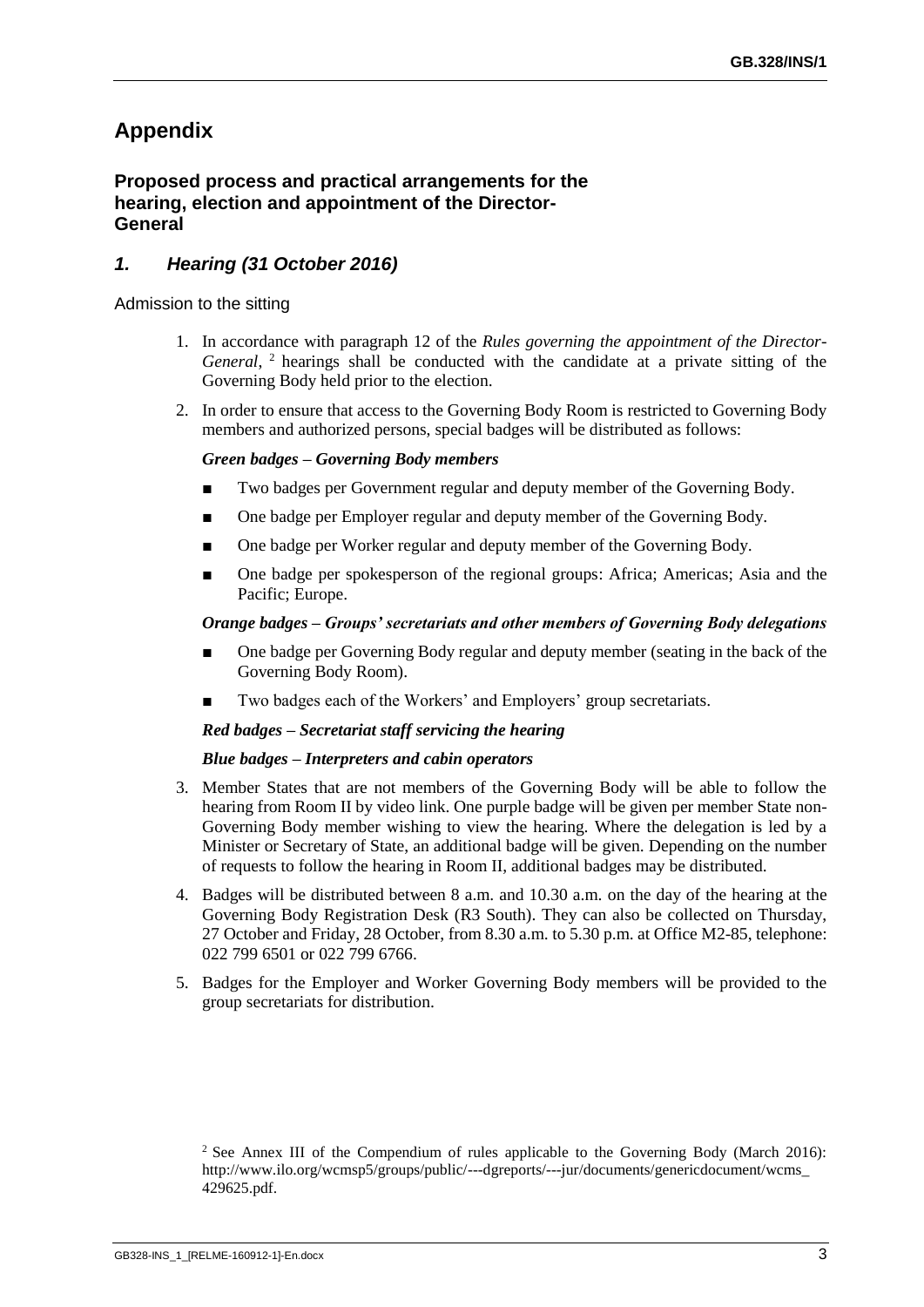#### Conduct of the hearing

- 6. The private sitting will be opened by the Chairperson of the Governing Body at 12 p.m. on Monday, 31 October 2016.
- 7. Mobile phones have to be turned off. Wi-Fi connection will be deactivated. No video or audio recording of proceedings will be authorized.
- 8. Delegates are reminded of their obligation to use parliamentary language during the hearing.
- 9. Doors will remain closed and delegates are expected to remain seated throughout the hearing.
- 10. The hearing will be organized as follows:
	- Presentation by the candidate: up to 10 minutes.
	- Employers' group questions: 5 minutes
	- Workers' group questions: 5 minutes
	- Government group questions: 10 minutes
	- Candidate's response: 20 minutes

## *2. Election (7 November 2016)*

- 11. It is proposed that the ballot vote be held in a private sitting of the Governing Body.
- 12. The private sitting will be opened at 10.30 a.m. on Monday, 7 November 2016 in the Governing Body Room.
- 13. Admission to the Governing Body Room will be limited in the same manner as for the hearing and will be controlled through the use of the same badges.
- 14. At the conclusion of the election, the private sitting will close and after a short break the Governing Body will resume in an open sitting to formally declare the election and appoint the ILO Director-General. The Director-General elect will be invited to speak. The open sitting will be broadcast on the ILO website.

#### Ballot paper

- 15. The candidate's name will appear on the ballot paper. Voters in favour of the candidate must indicate "1", "X" or " $\sqrt{ }$ " on the box next to the candidate, and fold and place the ballot paper in the ballot box. Voters not wanting to vote for the candidate must leave the ballot paper blank, but still fold and place their ballot paper in the ballot box.
- 16. If a voter makes an error on their ballot paper before placing it in the box, they will be able to replace it with a new ballot paper from the Clerk. The original ballot paper will be immediately destroyed by the Clerk.

#### Ballot process

- 17. Four voting booths will be available in the Governing Body Room.
- 18. The Clerk will call the members of the Governing Body entitled to vote as follows: Governments will be called first in the French alphabetical order of the 28 member States holding regular seats (except any State which may be in arrears in the payment of their contributions to the Organization at the time of the vote), followed by the 14 Employer and 14 Worker regular members, by their family name.
- 19. Governing Body regular members will be provided with a card to be presented together with their badge to the Clerk in order to be issued with a ballot paper. A member of the secretariat